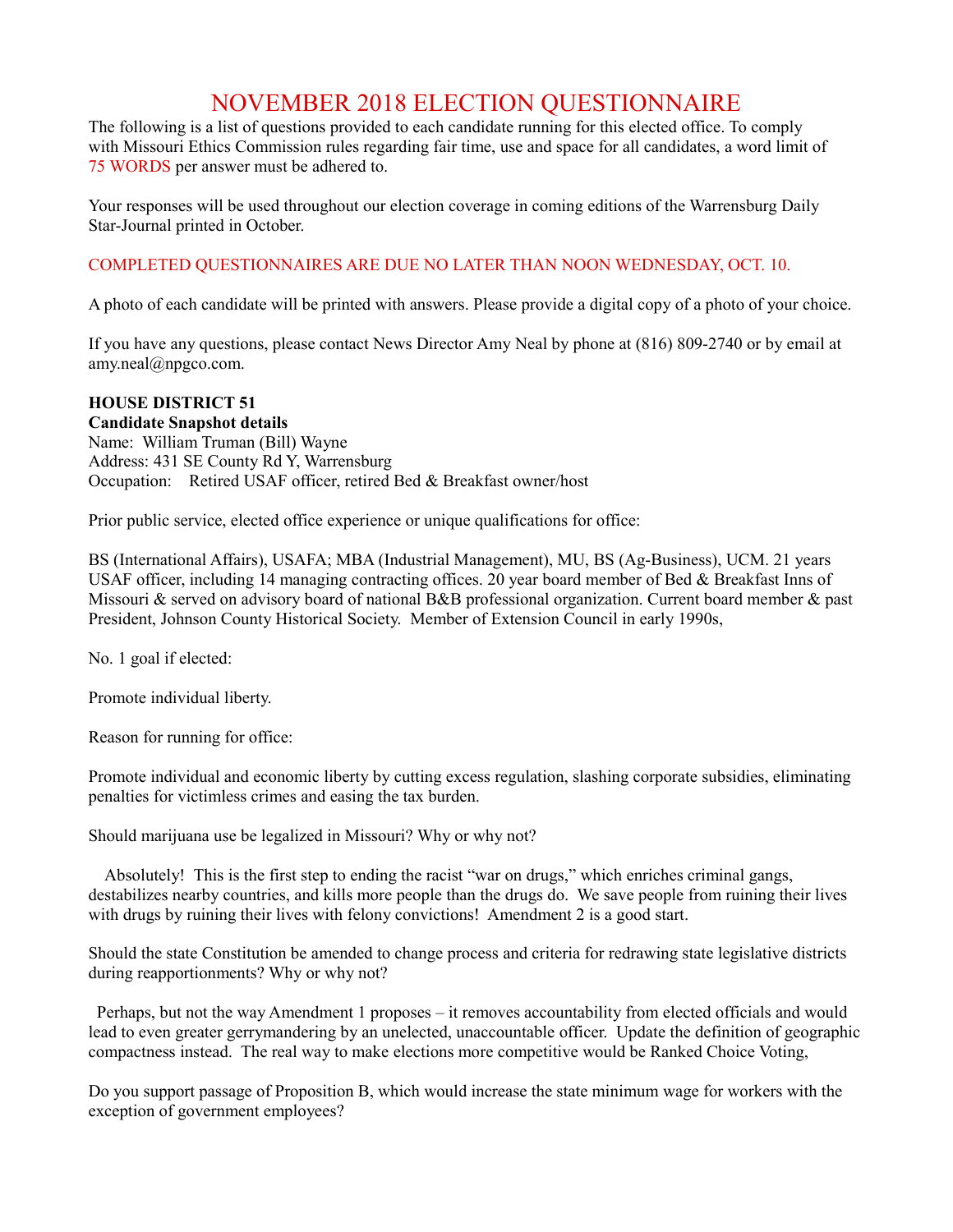No. It would hurt small businesses by driving up their costs, increase consumer prices, and it would cut off the bottom rung of the employment ladder for unskilled and entry level workers.

Are you in favor of passage of Proposition D, which would fund Missouri state law enforcement by increasing the motor fuel tax by 2.5 cents per gallon annually for four years with funds going to state roads and law enforcement agencies?

 No. While gas taxes are the nearest thing to user fees we're likely to see, I think it's too large a percentage over a short time. I t benefits the highway patrol and localities rather than the state highway system. Because a gas tax is regressive, the increased tax would bear heaviest on people who drive older cars, rural residents, and those who must commute longer distances.

Has the state legislature done enough through legislation passage to help fight the state's opioid epidemic? If not, what specifically will you work to have done if elected?

 The legislature has done nothing with the various proposals submitted – which is exactly what they should have done. First, legalize cannabis, which would give people a non-opioid pain relief option. Deaths are caused mostly by street drugs, to which people addicted due to prescribed pain relief turn to if the prescriptions are cut off. Second, decriminalize all drug use, put the money into rehab (end the war on drugs).

Current fines for persons found guilty of Missouri Sunshine Law violations range from \$0 to \$5,000. Should there be a minimum fine of \$500 (or some other amount) established for a Sunshine Law Violation?

We definitely need more teeth in the Sunshine Law, and any fine assessed should be paid by the person(s) responsible , not by tax money or the offender's agency. Penalty for a deliberate violation should include removal from office.

Should there be a Transparency Division created within the Office of the Missouri Attorney General for the sole purpose of prosecuting violations of Public Records and Public Meeting statutes?

 Interesting idea, which I'd not considered. Would have to look at costs vs benefits – and the recourse if the AG's office failed to do its job.

Should the Missouri Attorney General be given subpoena power to investigate Sunshine Law violations?

Yes

With fewer than 50 percent of rural Missourians having access to high-speed internet service, should Missouri's newspapers continue to be the medium in which all public notices required by law are published and distributed in print to provide due process to those persons affected by the public notices?

Yes. I, like many, read the Public Notices in the paper; I seldom go to government websites to look for them.

Should the name of a person, corporation or other business entity and the amount of any public funding provided to that person, corporation or other business entity by any public college or public university be deemed as records that are open for public inspection?

Yes